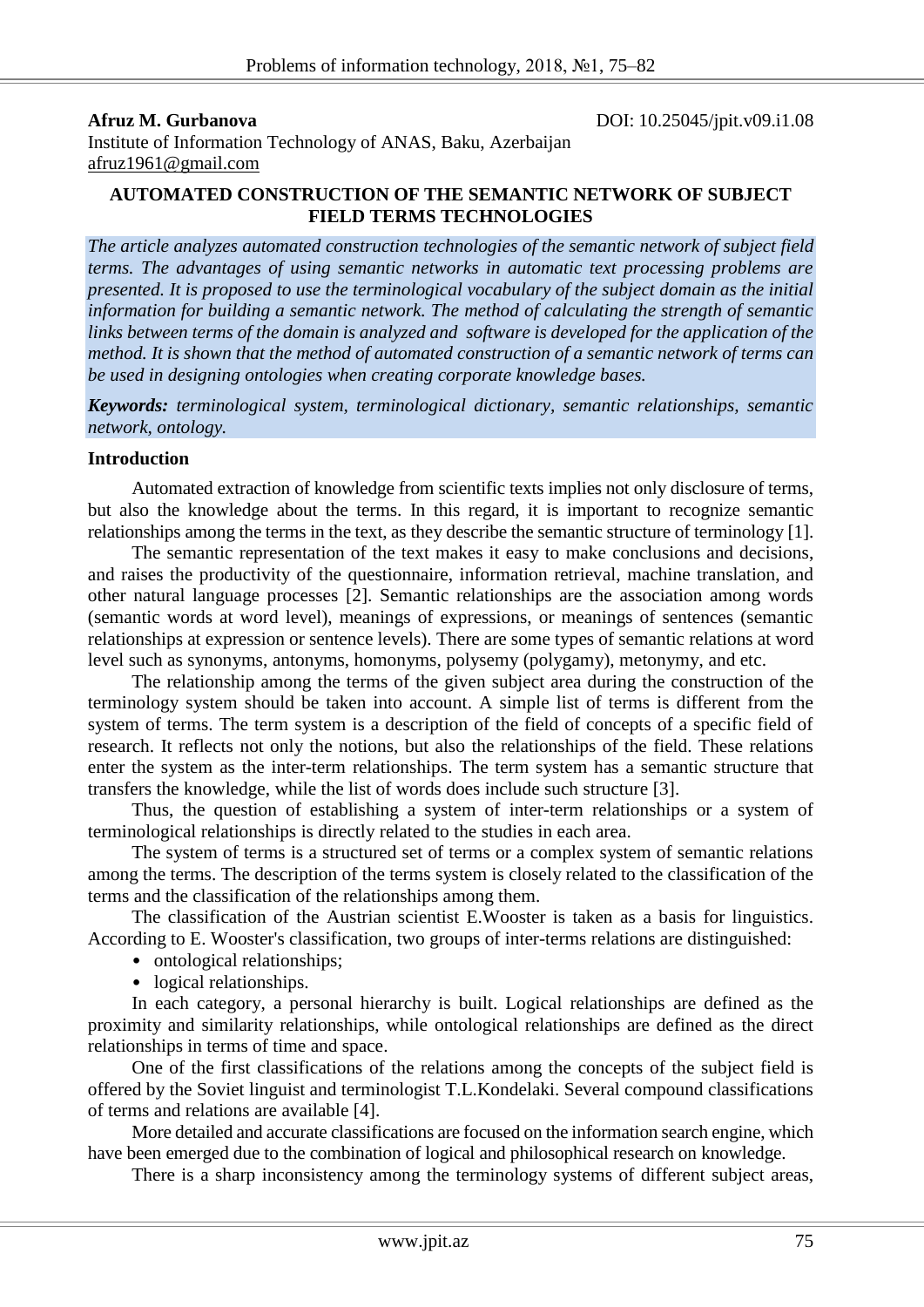which are currently being taught in high education institutions. One of the ways to eliminate this inconsistency is the technological approach to the harmonization and implementation of the teaching process. The implementation of the technological approach requires the models and methods for the development of the tools for the automated processing of scientific and educational textual information.

# **Study of Methods**

The textbooks used in the educational process of higher education institutions is analyzed in [5]. The use of ontological modeling for the tools supporting the teaching process is grounded, and possible relationships among the notions of the subject area are considered.

The use of the ontological approach involves analyzing the subject matter, selecting its concepts, determining the relationships among these concepts, and a mathematical description of the rules of logical conclusion taking into account those relationships [6, 7].

Studies show that these procedures are put forth to tackle an issue stemming from the waste of time in intellectual resources. Therefore, the automation of the procedures is very relevant aiming at the problem solution.

The outcomes of some studies were provided in subsequent sections.

Based on the analysis of terminological dictionaries, lexicon is automatically extracted and included in the information-retrieval thesaurus in [8]. The author develops a technology for the automatic processing and editing of the Azerbaijani texts at various language levels (morphological, syntactic, and semantic), logical extracting methods and synthesis of expert systems.

In the study, the terminological data bank architecture is developed related to the terminological data bank of the Azerbaijani language. In addition, it offers the models and methods for compiling, analyzing and correcting the specialized explanatory, terminological and automatic dictionaries, information-retrieval thesaurus for users and information systems [9].

The use of semantic networks in the automatic processing of texts is given in [10].

The author here substantiates the advantages of the representation of the lexicon network as follows:

- Representing the semantic relations among the words;
- Defining the numerical parameters characterizing the semantic structure of the lexicon and the semantic relationship system;
- Identifying the semantic relationships between any two units of the lexical and semantic system;
- Determining the strength of the semantic relationships among the units of the lexical and semantic system.

It should be noted that in [10], the manual construction of the semantic relationships based on the results of the analysis of explanatory dictionary texts is examined. However, this is not a simple matter, and its solution is related to the detection of inter-terms semantic relationships and to the fact that it is quite challenging to keep the track of the link chain.

The approach to the domains of inter-term semantic relationships and automatic determination of their content is based on the use of the syntax pattern and the results of the lexical unit analysis in the text [11].

Note that, in order to support the modeling process of the subject area, the software is developed based on the model of automated development of a large network of semantically related terms of the natural language. SemNet - with 37 million relationships describing the lexical templates, direct relationships analysis, and the rate of semantic relationships and approximately 2.7 million single-word and multi-word terms with the use of several algorithms [12].

A method of automatic construction of the semantic network of terms is developed to construct the ontology of the text using the results of the text source analysis of the information containing the content of the educated discipline [13].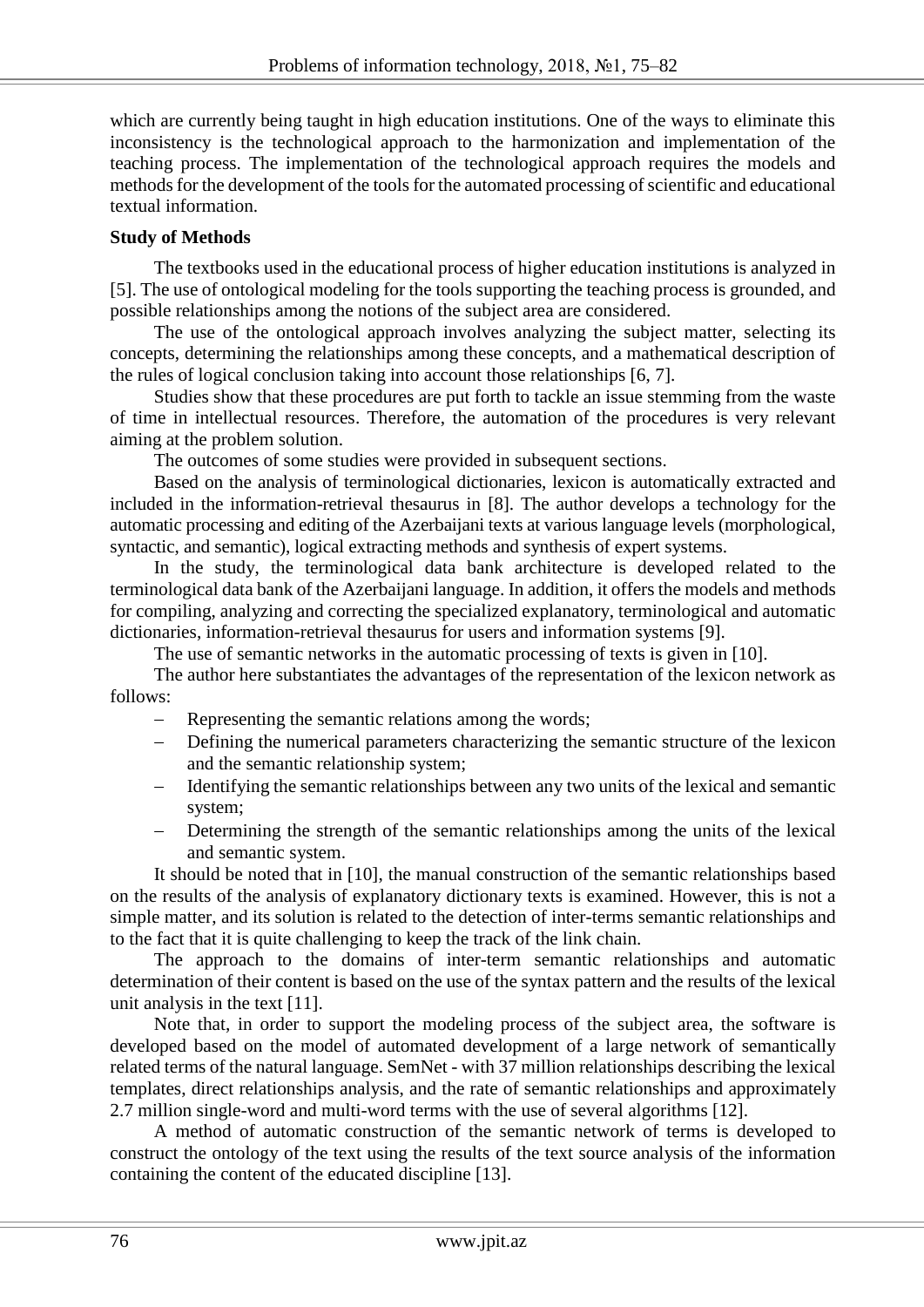The goal of this study is to develop software for the application of this method and to verify its accuracy.

The method presented in this study aims at the determination of the strength of the semantic relationships among the terms of the subject area. Here, the strength of the relationships characterizes the range of terms in several hypothetical and semantic domains, which is the semantic domain of the educated discipline. Unlike in the concepts of mathematics and physics, semantics in linguistics is conceived as a set of language units combined by some common semantic attributes.

A formal description of the semantic domain of the subject field is denoted by  $U = \{x_k\}$ .  $U = \{x_k\}$  is a set of word forms when describing a part of the content of the educated discipline, where  $k = 1, K$ , and *K* is a cardinal number of the set.

Thus, the semantic domain is  $P = (T, S, R)$ .

Here,  $T = \{t_j\}$  is a set of terms of the subject field  $j = 1, J$ ;  $S = \{s_i\}$  - a set of meaningful content of the terms,  $i = 1, I$ ; J and I are the cardinal numbers of T and S sets, where  $(x_i = \{x_{i_k}\}; x_{i_k} \in U);$   $R = \{r_{j_1, j_2}\}\$  a set of semantic relationships among the elements of the set  $T\{j_1, j_2 \subset J; j_1 \neq j_2\}$ , which implies the strength of the relationships among the terms  $t_{j_1}$  {x} and  $t_{j_2}(x)$ . The elements  $t_j(x)$  and  $s_i(x)$  indicate a chain of word forms, and are formed by the elements of the set  $U = \{x_k\}$ .

It should be noted that, ideally, one term must correspond to one content. In a real situation, a term may have several meanings. In the pedagogical practice, authors often try to give one definition to the term when describing the content of the educated subject. In this case, binary relationships among the elements of the sets  $T$  and  $S$  are established, resulting in a set of definitions  $D = \{d_f\}$ .

Binary relationships can be presented as follows:

$$
d_f = t_j + s_i
$$

The words in the alphabet of a certain language are given. A set  $U = \{x_k\}$  here is a chain of alphabet, while the words define a chain of word forms formed from this alphabet.

It should be noted that many linguists refer to the issues related to the methods of detecting the meaning of words and the semantic relationships among them. Unlike the syntax relationships among words, the semantic relationships refer to unobserved objects. It is therefore necessary to use informal or formal methods to detect the semantic relationships. This is based on the correlation dependence between several observed signs of language detection and semantic relationships.

Non-formal methods are intuitive and use the "sense of language" of a native speaker. The use of non-formal methods formulate multiple explanatory dictionaries. These dictionaries sufficiently describe the language system and can be used as a tool for linguistic research in the formal processing of natural language.

There is a hypothesis on the existence of the correlation dependence between the semantic relationships of words and several observed indirect attributes of these relationships based on formal methods.

Nowadays, formal methods for identifying semantic relationships are widely used [11]. According to the authors, the semantic relationships among word forms are identified by the similarity of their lexical meaning.

Based on this, various groups consisting of the words characterized by a certain degree of similarity, correspondence and degree of proximity are formed. For example, synonymic words are characterized by the degree of proximity, these words are considered to be closest to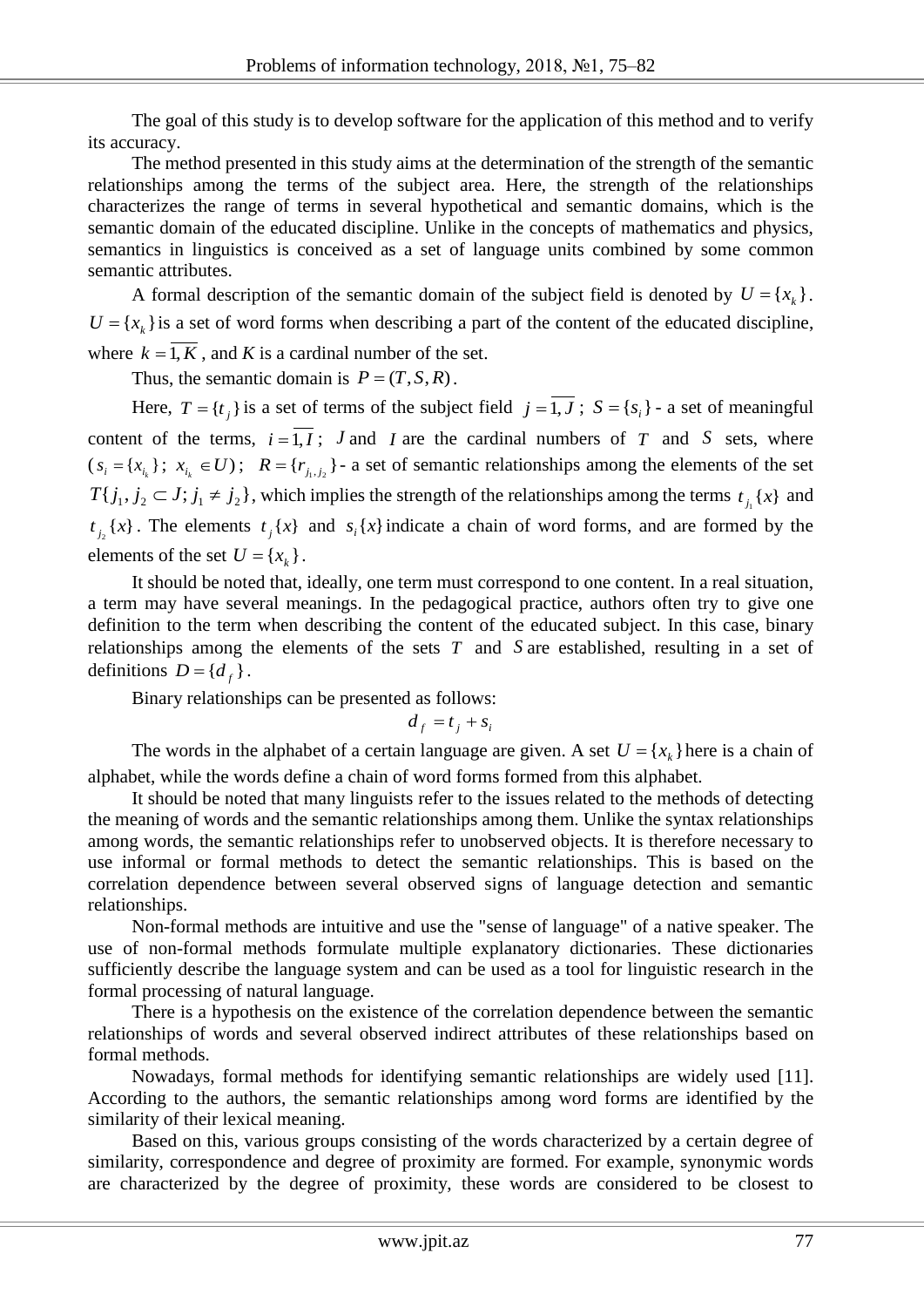themselves and equivalent. However, in natural language, such identification does not exist, since a word does not have a precise boundary, which requires the use of the concept of proximity. Semantic relationships among words include the function of contact among the surrounding objects, which, in turn, implies the use of formal methods.

The system of semantic relationships of the lexicon, which imitates the system of relations of the subject field, is not completely defined by the lexical system. The system of semantic relationships in the lexicon is not isomorphic with the system of relationships between the objects and events in the subject area.

The analysis of the methods for solving semantic relationships among the word forms shows that the combination of formal and non-formal methods perform more precise results [10].

These approaches demonstrate that the lexical meaning of terms is defined by the definitions containing their components  $x_i$ . Obviously, different relationships among terms are available, such as common, specific, and attached. However, such relationships are not clearly defined in the dictionaries. It is necessary to define the sets of semantically related clusters of the set  $T = \{t_j\}$  for a clear description of the relation  $R = \{r_{j_1, j_2}\}\$  of the semantic domain of the educated discipline. The terms  $t_{j_1}$  and  $t_{j_2}$ , which have a common semantic component as the elements  $S_{j_1}$  and  $S_{j_2}$ , are semantically correlated. They also provide the content of the mentioned terms. The more semantic components in the elements  $S_{i_1}$  and  $S_{i_2}$  correspond, the stronger the semantic relations between the terms  $t_{j_1}$  and  $t_{j_2}$  is.

To calculate the strength of the semantic relationships among the terms, i.e., the number of elements of the set  $R = \{r_{j_1, j_2}\}\$ , a peer comparison of the components determining each term should be performed and the number of corresponding components should be determined.

The value of the relation strength among the terms can be calculated by the following formula [13]:

$$
r_{j_1, j_2} = \frac{card(S_{j_1} \cap S_{j_2})}{card(S_{j_1} \cup S_{j_2})}
$$
 (1)

Here,  $r_{j_1, j_2}$  denotes the value of the power of communication between the terms  $t_{j_1}$  and  $t_{j_2}$ .  $card(S_{j_1} \cap S_{j_2})$  is the number of the corresponding components, which define the meaning of the  $t_{j_1}$  and  $t_{j_2}$ . *card*( $S_{j_1} \cup S_{j_2}$ ) is the total number of the components, which define the meaning of the terms  $t_{j_1}$  and  $t_{j_2}$ .

## **Application of the method for the automatic construction of semantic domain**

It should be noted that the Institute of Information Technologies of the Azerbaijan National Academy of Sciences developed the concept and web-portal of the National Terminological Information System (NTIS) [14]. The web portal provides e-terminology services to citizens, and aims to involve a broad public in the process terminology building. It includes terminological dictionaries covering various fields of science and technology.

The accuracy of the method can be illustrated by applying this method to a fragment of the terminology dictionary (figure 1). The terms and their explanations presented in Figure 1 are taken from the dictionary "Basic terms used in scientific activity" included to NTIS [15].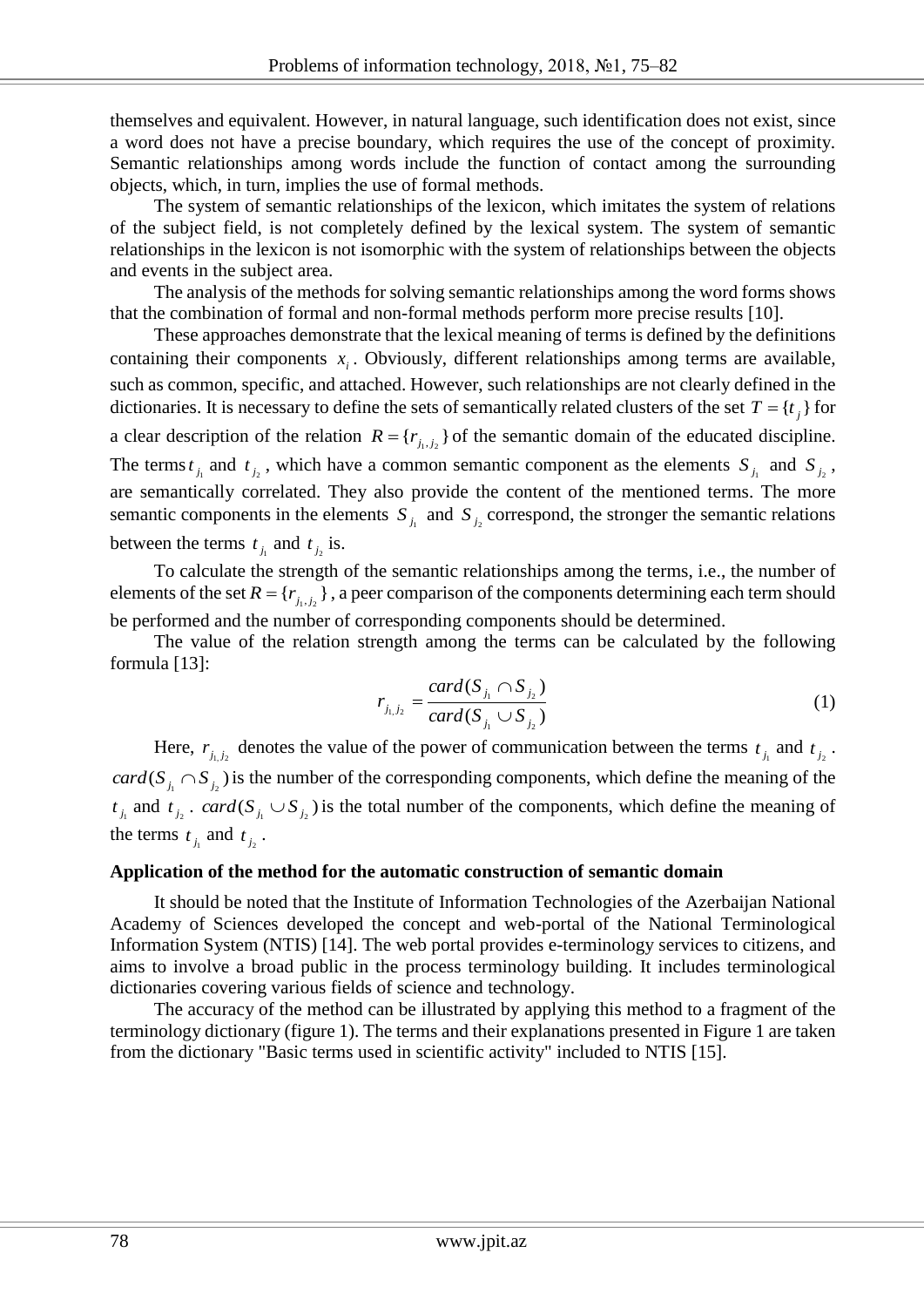

Figure 1. Verbal values of elements of the semantic domain fragment of the subject field

A semantic network is presented in a fragment of the terminology dictionary (Figure 2). The texts of the definitions should be processed prior to the practical use of the formula (1). It should first be filtered and then normalized. At the filtering stage, the word forms that do not affect the meaning of the term are removed. These phrases include prepositions, connections, pronouns, and so forth. Normalization is essential, for example, in different definitions, the word forms are used with some modifications depending on the noun cases: the words "network", "on network" or "to network" are semantically same terms, and therefore considered as different components when calculating the volume of the relation strength among the terms. For this reason, the nouns and adjectives should be reduced to the nominative case of noun.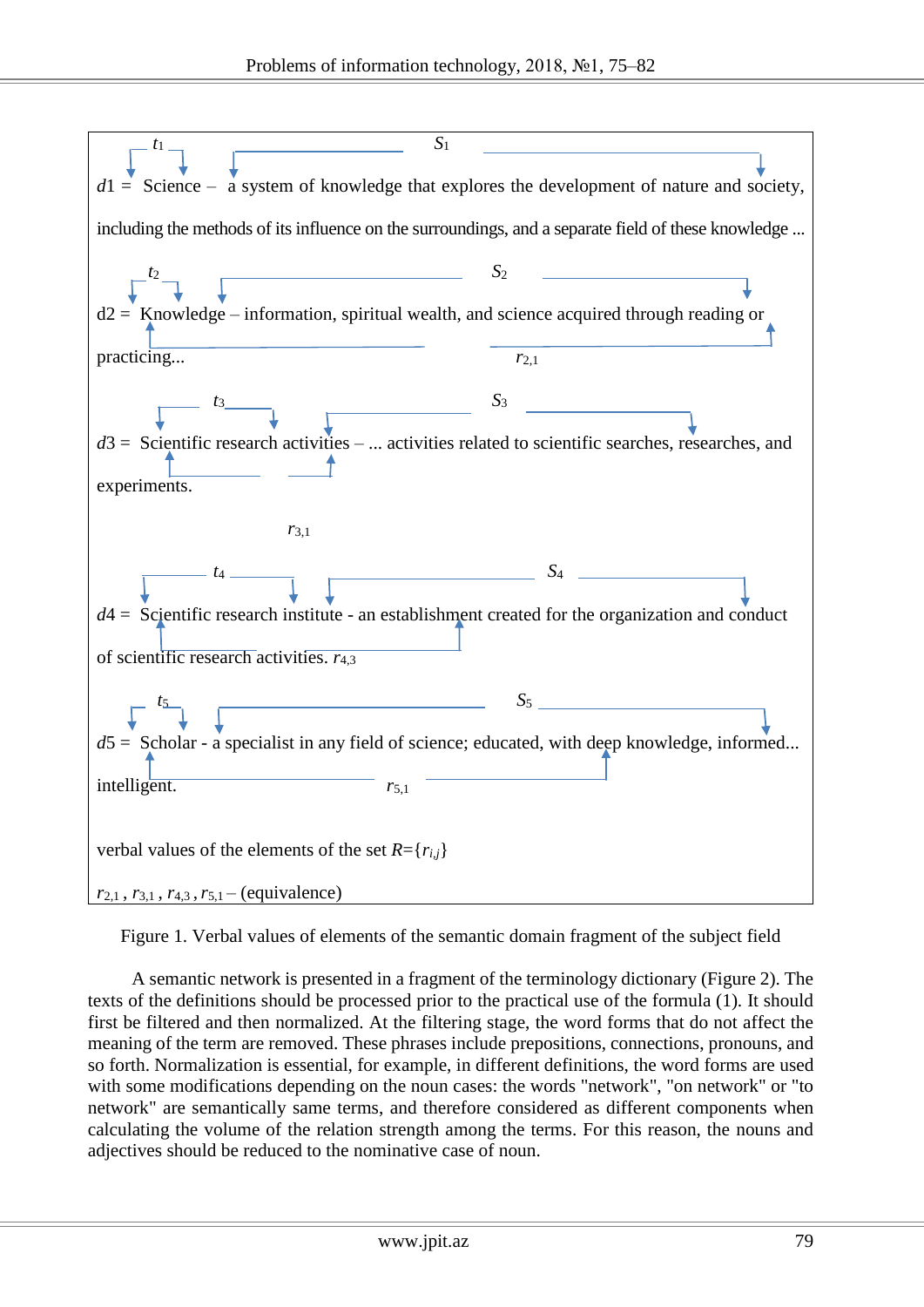

Figure 2. Semantic domain fragment of terminological dictionary

A terminological database is created for the application of the method [12]. The structure of the database is presented in Figure 3. As it is described in Figure 3, the Terminological Database (TDB) consists of three tables. The first table (Terms) contains all the terms that cover the subject area. The second table (Cat) contains all the components involved in definition of the terms in the table Terms. The third table is a relations table, and it contains only the components of the terms from the table Cat that corresponds to the term from the table Terms.



# Figure 3. Structural scheme of TDB

Establishing query generation function in the database management system enables the processing of data on the TVB. With the help of complex queries in TVB, the comparison of components of two term components on formula (1) and their semantic relationships are calculated. The software has been developed to calculate the power of semantic relationships between terms. The terminological database, based on terminological dictionaries, is used here as the initial data. The program provides a semantic chart table description (Table 1). Semantic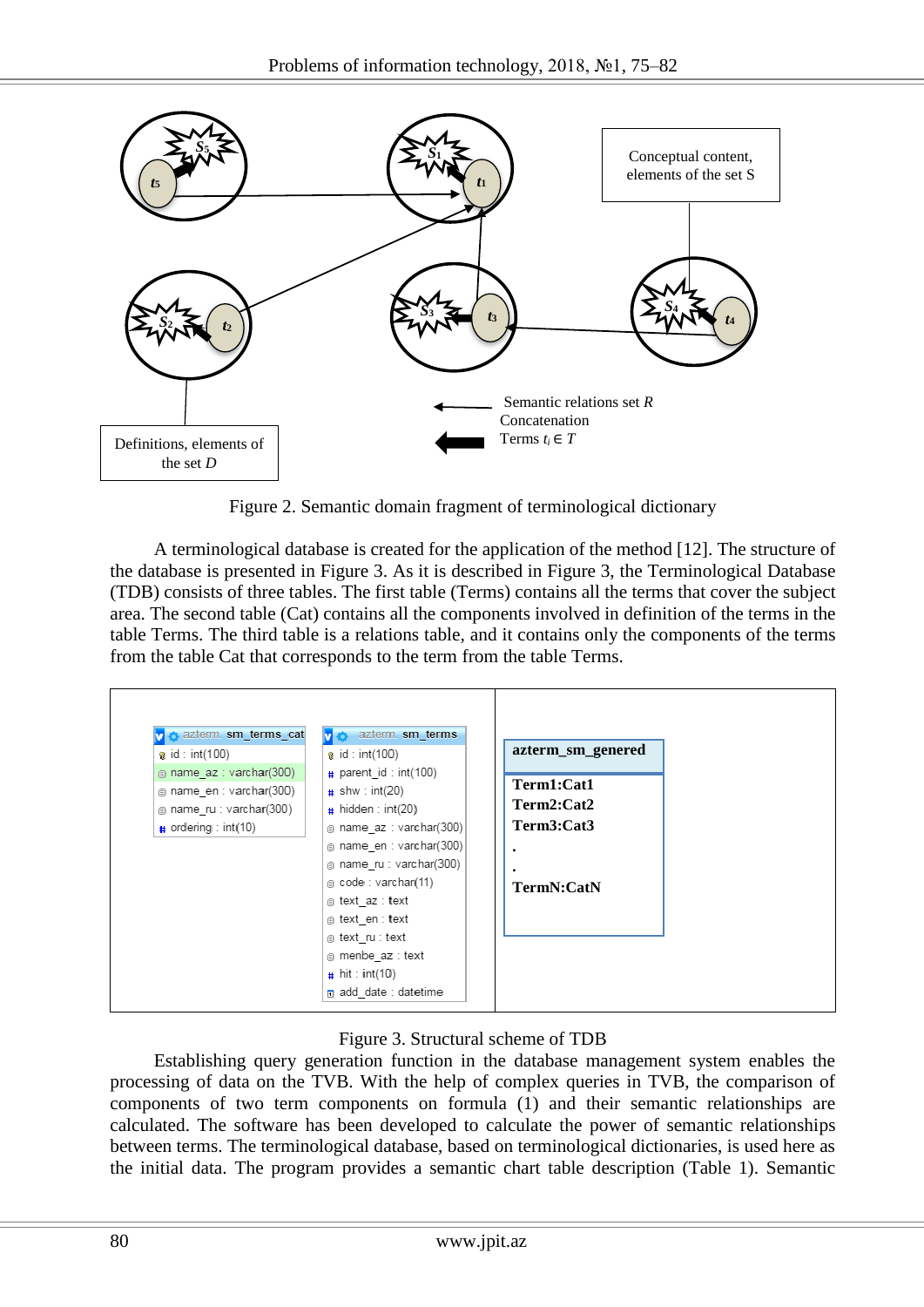related terms are shown in the first and third columns of the table, consisting of six columns. The second (M) and fourth (N) columns show the total number of components that form the meanings of the terms that are being compared. The fifth (C) column shows the overlapping components of the terms that are compared. In the Sixth (V) column, the value of the semantic relationship force calculated by the formula (1) is displayed.

Table 1

| First term                    | М | Second term                   | N |          |
|-------------------------------|---|-------------------------------|---|----------|
| Science                       | 8 | Knowledge                     | h | 0,142856 |
| Scientific-research activity  |   | Science                       | 8 | 0,307692 |
| Scientific research Institute | 6 | Scientific-research activity  |   | 0,363636 |
| Scientist                     |   | Science                       | 8 | 0.125    |
| Science                       |   | Scientific research Institute | 6 | 0,142856 |
| Knowledge                     |   | Scientist                     | 8 | 0,142856 |

## Semantic domain description

# **Conclusion**

Semantically related term domain was presented in the fragment of the terminology dictionary included in NTIS. The software was designed to calculate the strength of the semantic relationships among the terms, and the obtained results were presented in Table 1. The method described above allows the automation of the semantic relationships for the formation of terms and notions based on the rules of the natural language. This facilitated the explicit description of the structure of the concept of the subject field. The presentation of the Concept of the Subject Field as a semantic domain enhances the quality of textbooks and paves way for new opportunities.

It should be noted that NTIS has more capabilities. For example, it can be used to expand keywords in search.

The automation of the semantic domain of terms can be used to develop a corporate knowledge base.

# **This work was financially supported by the Science Development Fund under the President of the Republic of Azerbaijan - Grant # EIF-2014-9 (24) -KETPL-14/02/1**

# **References**

- 1. Naykhanova L.V. The main types of semantic relations among terms of the subject domain // Technical sciences. Computer science, computer facilities and management, 2008, No 1, pp.62-71.
- 2. Eduardo Blanco, Hakki C. Cankaya, Dan Moldovan. Composition of Semantic Relations: Model and Applications. Human Language Technology Research Institute, The University of Texas at Dallas, Coling 2010: Poster Volume, Beijing, August 2010, pp.72-80.
- 3. Tikhonov A.N., Ivannikov A.D., Tsvetkov V.Ya. Terminological relations // Scientific and theoretical journal "Fundamental Research", Moscow, 2009, No5, pp.146-148.
- 4. Kandelaki T.L. Semantics and motivation of terms. Moscow: Nauka Publishers, 1977.
- 5. Fedorchenko L.A. Peculiarities of constructing the linguistic ontology of educationalmethodological material // Vestnik of the International Slavic University. Series "Technical Sciences", 2008, No. 1, pp. 34-44.
- 6. Gavrilova T.A. Knowledge bases of the intellectual systems. St. Petersburg: Peter, 2001, 384 p.
- 7. Gladun A.Ya. Ontologies in corporate systems. Part 2. Corporate systems, 2006, No1, www.management.com.ua/ims/ims116.html
- 8. Mamedova M.H., Skorokhodko E.F. Automated-System of Terminological Dictionary Analysis // Nauchno-tekhnicheskaya informasiya, seriya 2 - Informatsionnye protsessy i sistemy, 1981, pp.14-18.